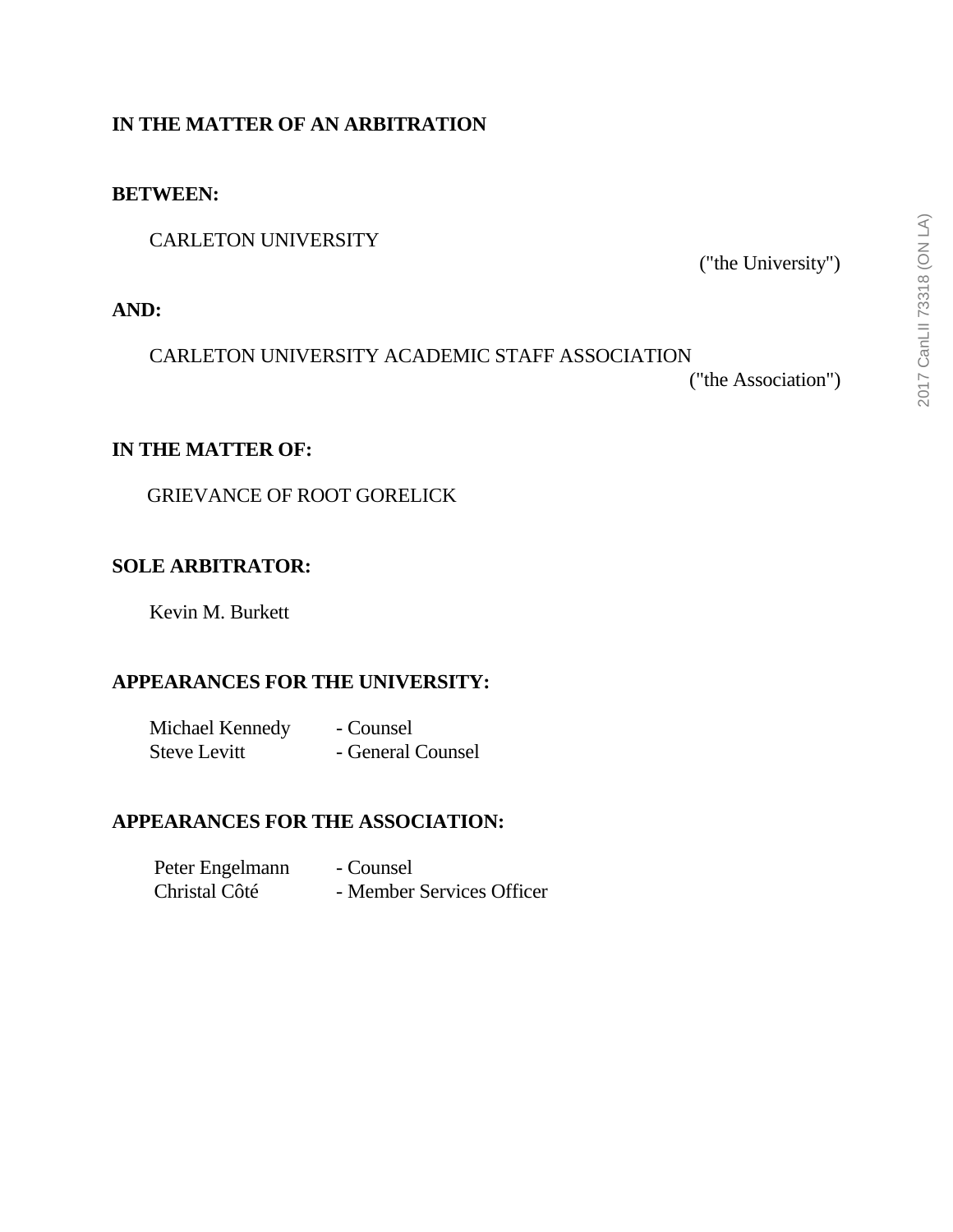The Association grieves in this matter that the University and its Board of Governors acted contrary to the collective agreement and past practice when it refused to let Professor Root Gorelick, a tenured member of faculty, stand as a candidate to serve as an Academic Staff Governor on the Carleton University Board of Governors for the 2016-2019 term of office. It is asserted that in acting as it did, the University impaired Professor Gorelick's right to academic freedom. It is also asserted that Professor Gorelick's right to participate in the governance of the University as a member of the Board of Governors and to perform his service to the University was thereby improperly denied. The University challenges my jurisdiction to hear this grievance on the basis that there is nothing in the collective agreement that provides Professor Gorelick with the right to stand as a candidate to serve on the Board of Governors nor is there anything in the collective agreement that in any way restricts the Board of Governors in establishing the eligibility requirements for election to the Board of Governors. It is the position of the University that absent any tie-in or "hook" to the collective agreement, this is not a matter in respect of which an arbitrator appointed under the collective agreement has authority to decide.

The University seeks to have the hearing bifurcated with a decision rendered with respect to jurisdiction at the outset, in advance of any evidence being led with respect to the merits. The Association, on the other hand, asserts that because I will not be in a position to decide the jurisdictional issue without the hearing of evidence and because the evidence going to jurisdiction is intertwined with the evidence going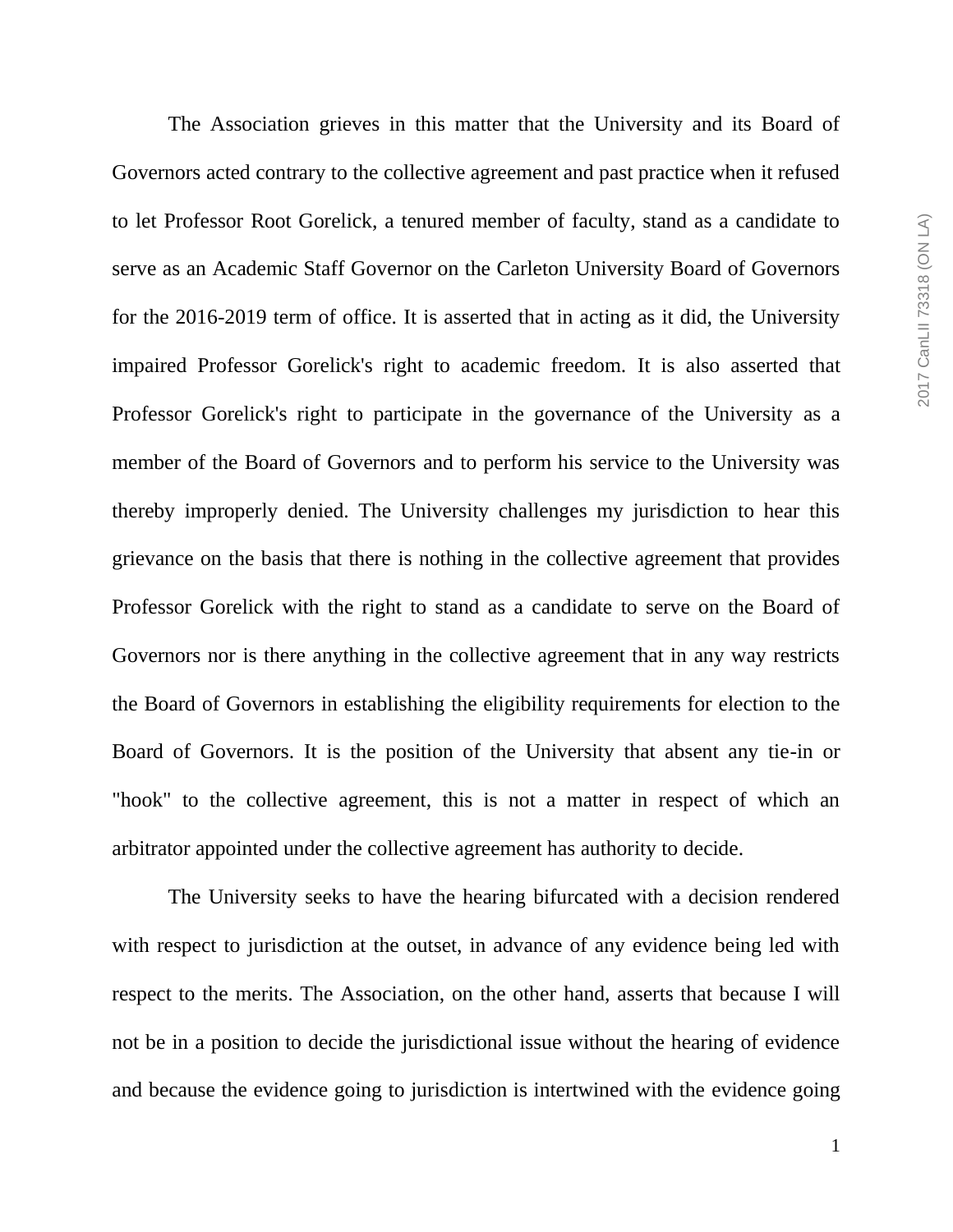to the merits, I should not bifurcate but rather hear all the evidence and then make a ruling with respect to jurisdiction.

The background is as follows. Professor Gorelick served as one of two Association members on the Board of Governors from 2012 to 2015. During his tenure, he blogged the contents of Board meetings. Prior to the election for the 2016- 2019 term, the Board amended its code of conduct to prohibit such blogging and required anyone seeking election to the Board to sign off on the amended code of conduct in advance. Professor Gorelick refused to sign off with the result that he became ineligible to stand for election.

It is acknowledged by counsel that the hearing on the merits in this matter will be protracted. Accordingly, because the jurisdictional ruling may be dispositive, the arbitrator, after hearing opening statements, directed counsel to make argument with respect to the jurisdictional issue, including whether or not to bifurcate.

The provisions of the collective agreement that have been relied upon in support of the grievance are set out below.

#### **Article 4: Academic Freedom**

- 4.1 The common good of society depends upon the search for truth and its free exposition. Universities with academic freedom are essential to these purposes both in teaching and scholarship/research. Employees are entitled, therefore, to:
	- (a) freedom in carrying out research and in publishing the results thereof,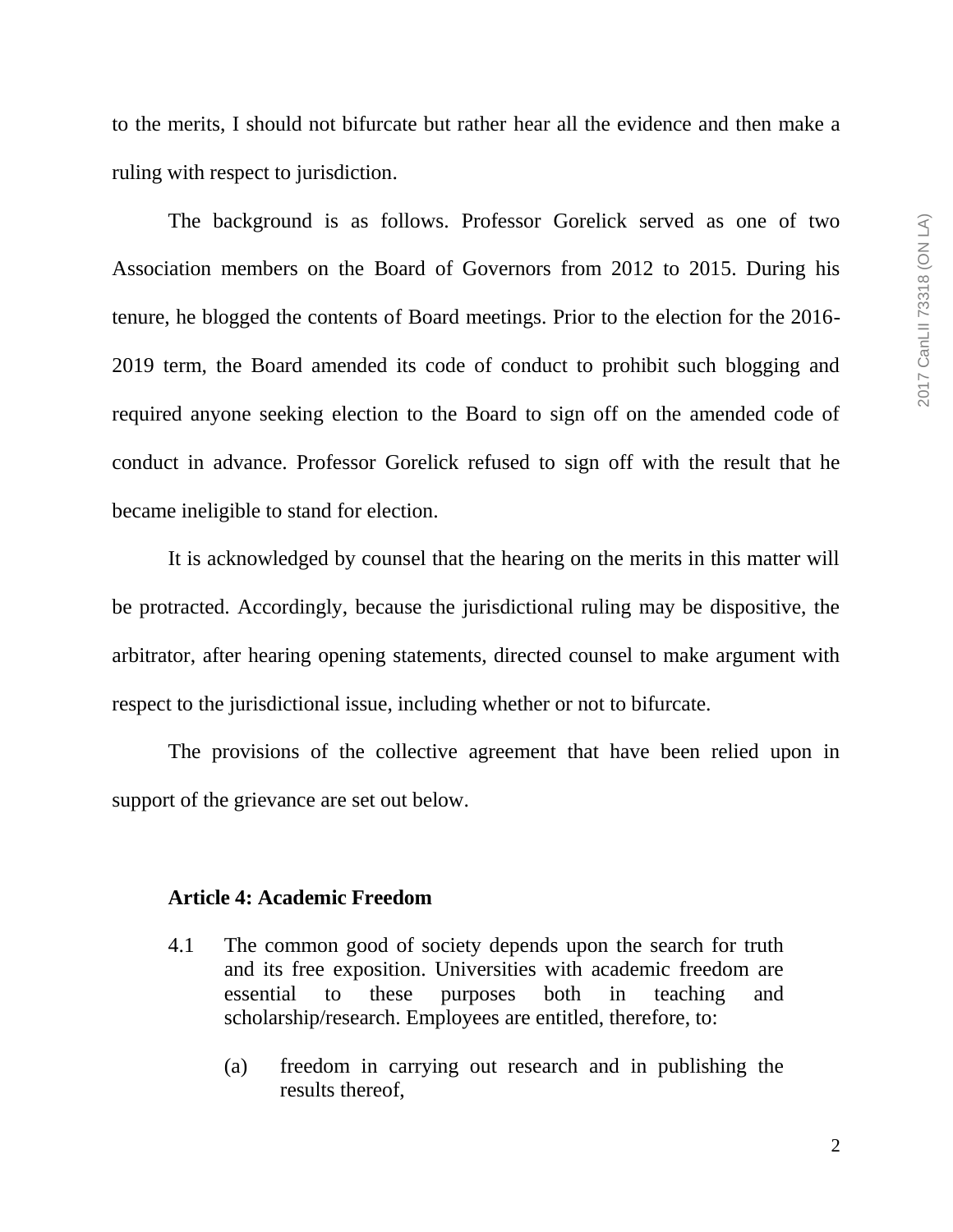- (b) freedom in carrying out teaching and in discussing their subject and,
- (c) freedom from institutional censorship.

Academic freedom carries with it the duty to use that freedom in a manner consistent with the scholarly obligation to base research and teaching on an honest search for truth.

#### **6.1 University Governance**

Except as expressly provided for in the Certification Order and this Collective Agreement, the parties agree:

- (a) to acknowledge and support the traditional role of Senate as established by statute, bylaw and practice;
- (b) to acknowledge and support the traditional role of the Board of Governors and the persons authorized to act on its behalf;
- (c) that nothing in this Collective Agreement shall be construed to deny or diminish any existing rights, privileges and responsibilities of employees, individually and collectively, to participate directly in the formation and recommendation of policy within Carleton University and its component parts, as these rights, privileges and responsibilities are provided for under existing Senate/Board documents and/or established practices.
- (d) Except as modified in this article or changed by subsequent agreement of the parties, the Senate/Board policies referred to in Articles 14, 15, 16, 17 and 26, as they were on the date of signing this agreement, shall remain in force for the term of this Collective Agreement unless specifically amended by agreement of the parties. Should the Senate change or alter any of these policies during the term of this agreement, Articles 14, 15, 16, 17 and 26 shall remain in force for the term of this Collective Agreement, unless specifically amended by agreement of the parties.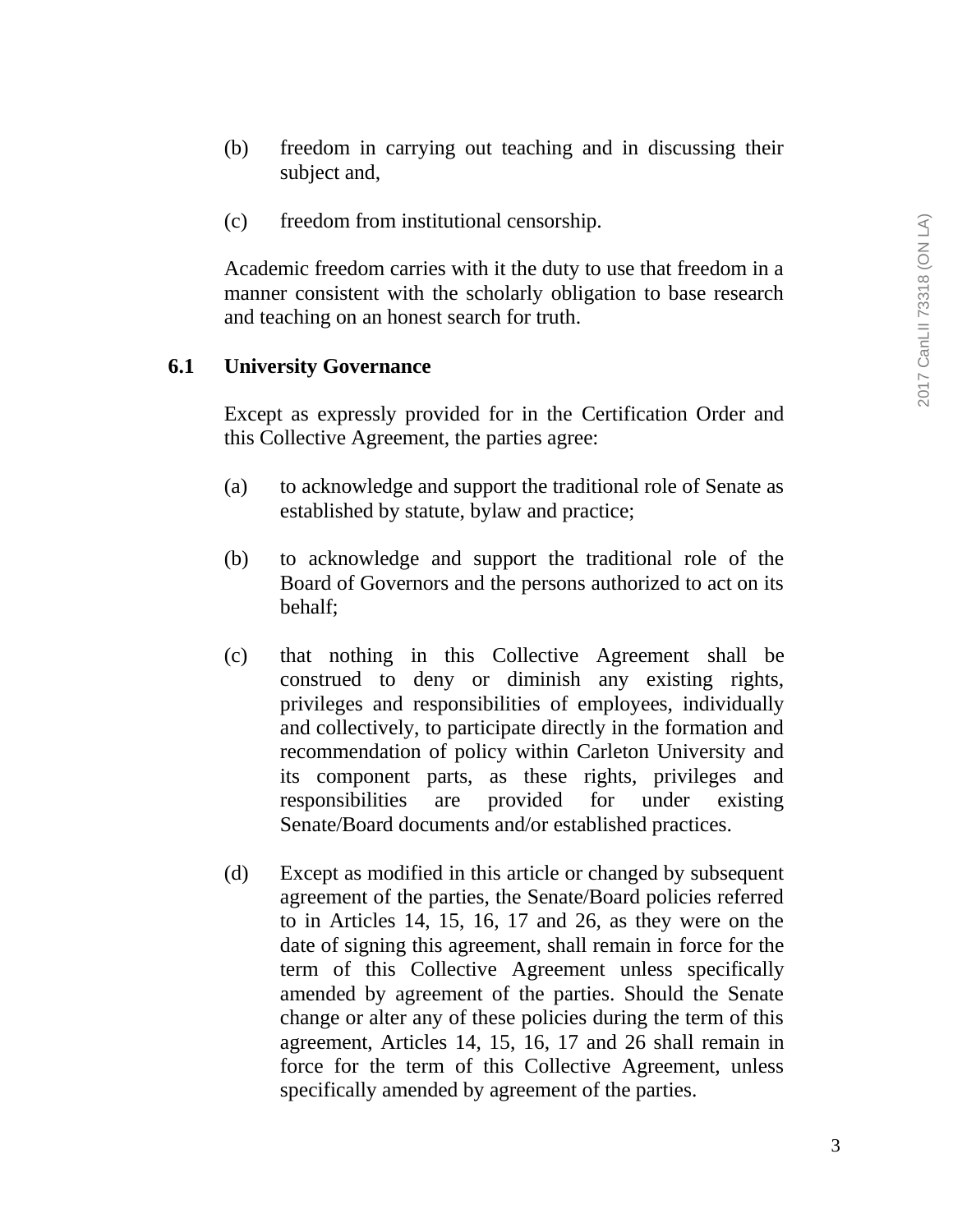### **10.2 University Criteria for Tenure and Promotion**

The work of an academic member of a modern university falls into a number of categories - teaching, scholarly studies or research, professional activities, the corporate work of the department, faculty and university, and activities related to the community. It is generally accepted that contributions to teaching and scholarly studies should receive paramount consideration in any tenure or promotion decision but that recognition must also be given for valuable contributions to the university, for professional achievement, and for contributions to the community.

#### (a) **University Criteria for Tenure**

- (i) Consideration for the awarding of tenure shall be based on the following criteria:
	- (4) Service to the University an appropriate record of service to Carleton University (and other institutions where appropriate), such as administrative and committee duties and other professional activities which contribute to the operations of the University. It is expected that assigned service, pre-tenure shall be below the average service levels of faculty members in the same unit.

### (b) **University Criteria for Promotion to Associate Professor**

- (i) Consideration for the awarding of promotion to Associate Professor shall be based on the following criteria assessed over the candidate's career achievements to date:
	- (4) Service to the University an appropriate record of service to Carleton University (and other institutions where appropriate), such as administrative and committee duties and other professional activities which contribute to the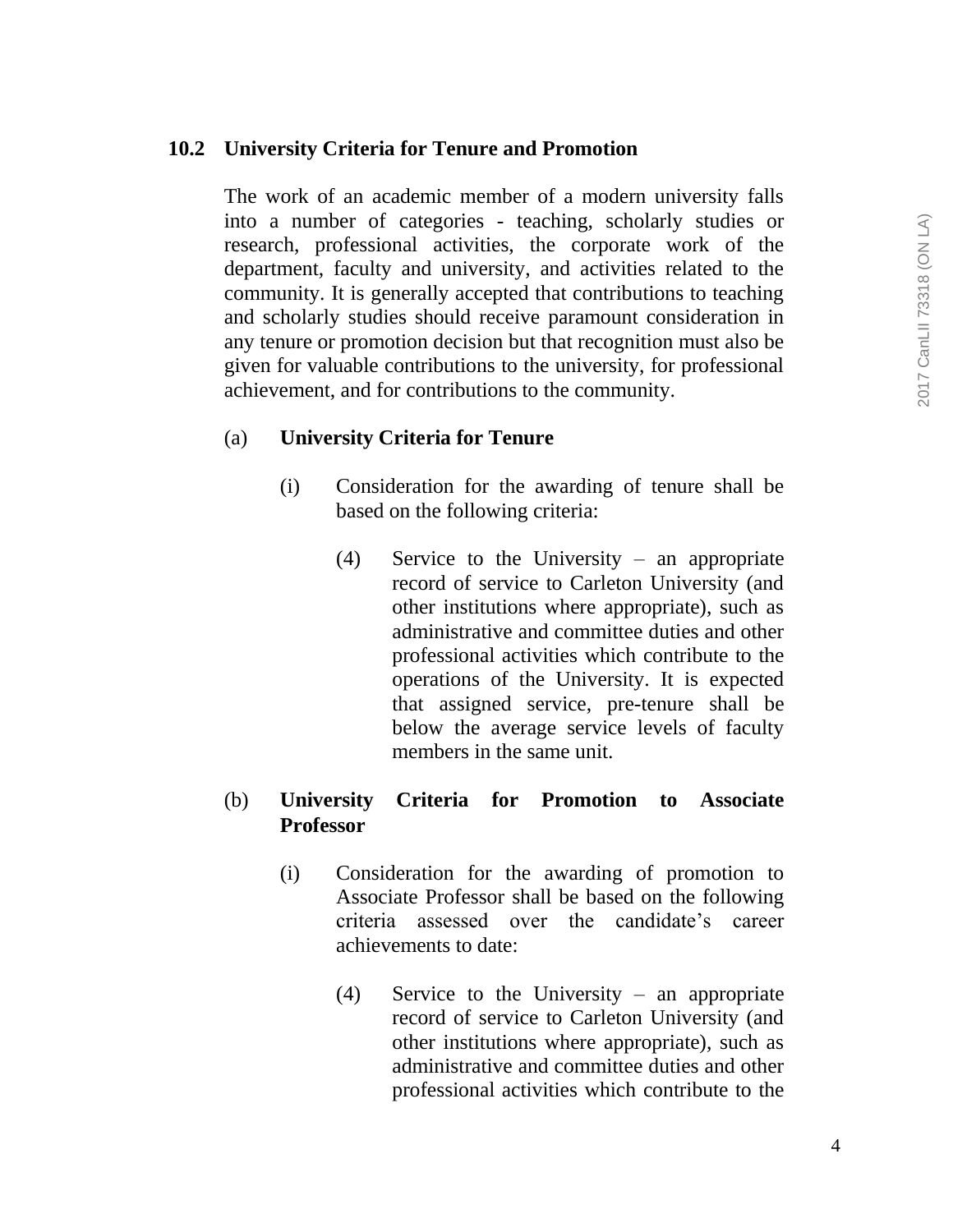operations of the University. It is expected that assigned service, pre-tenure shall be below the average service levels of faculty members in the same unit.

#### (c) **University Criteria for Promotion to Full Professor**

- (ii) The criteria for assessing promotion to the rank of Full Professor are:
	- (3) Service to the University, the Profession and Society – a significant record of service to Carleton University (and other institutions where appropriate), such as administrative and committee duties and other professional activities which contribute to the operations of the University;

#### **Article 13: Academic Workload**

#### **13.1 Workload of Faculty Employees**

The normal workload of faculty employees shall include teaching, research/scholarly/creative activities, and service to the University in proportions of approximately 50%, 35% and 15% respectively of each employee's time, as governed by and varied in accordance with past practice. For each faculty a normal workload shall be defined by past practice.

#### **Article 15: Rights and Responsibilities**

#### **15.1 General**

It is the understanding of the parties that the statements in this Article are not inconsistent with the principles enunciated in the Report of the Committee on Rights and Responsibilities of Academic Staff endorsed by Senate on October 26, 1976.

(a) The rights and responsibilities of employees of the academic staff ensue from the nature of a university, the requirements of teaching assignments, the position of a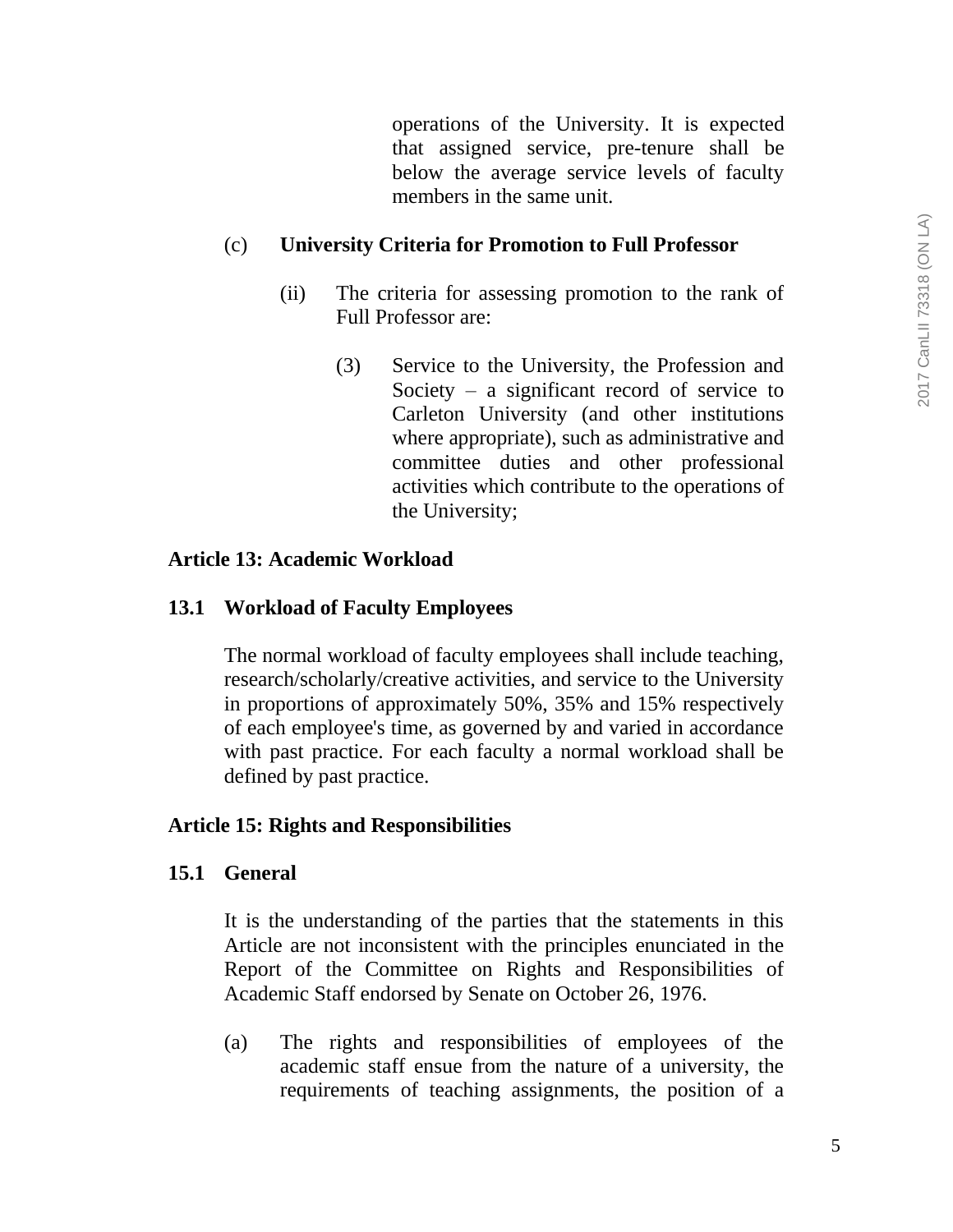member of the academic staff, the rightful expectations of the institution, the requirements of the students and the legitimate claims of the community. In addition to their civil rights and civic responsibilities, the primary rights and responsibilities of employees are as specified in Article 15.1(b) and 15.1(c).

(b) The primary responsibilities of faculty employees are teaching and research/scholarship. In addition, they have the right and the responsibility to participate in the governance of the University through active membership in department, school, institute, and/or faculty bodies and, when called upon, to participate to a reasonable extent in other University bodies and the Association. It is understood, however, that the performance of the latter function shall be at the level consistent with their primary teaching and research or scholarly responsibilities.

#### **15.6 Rights and Responsibilities of Self-Governance**

- (a) In the context of collegial decision-making and the processes of academic peer judgement, members of the academic staff shall participate in the governance of Carleton University through active membership in department, school, institute, and/or faculty councils and, when called upon, to participate to a reasonable extent in other University bodies, according to this Collective Agreement, past practice and the principles embodied in the New University Government document. [Note that the Senate Academic Governance document replaces the New University Government document.]
- (b) In the course of the collegial and peer judgement decisionmaking process, members of the academic staff shall deal fairly and ethically with their colleagues, shall objectively assess the performance of their colleagues when this is required, shall avoid discrimination and shall not infringe on their colleagues' academic freedom. In addition, they shall observe the principles of confidentiality in a manner consistent with the performance of their collegial responsibilities.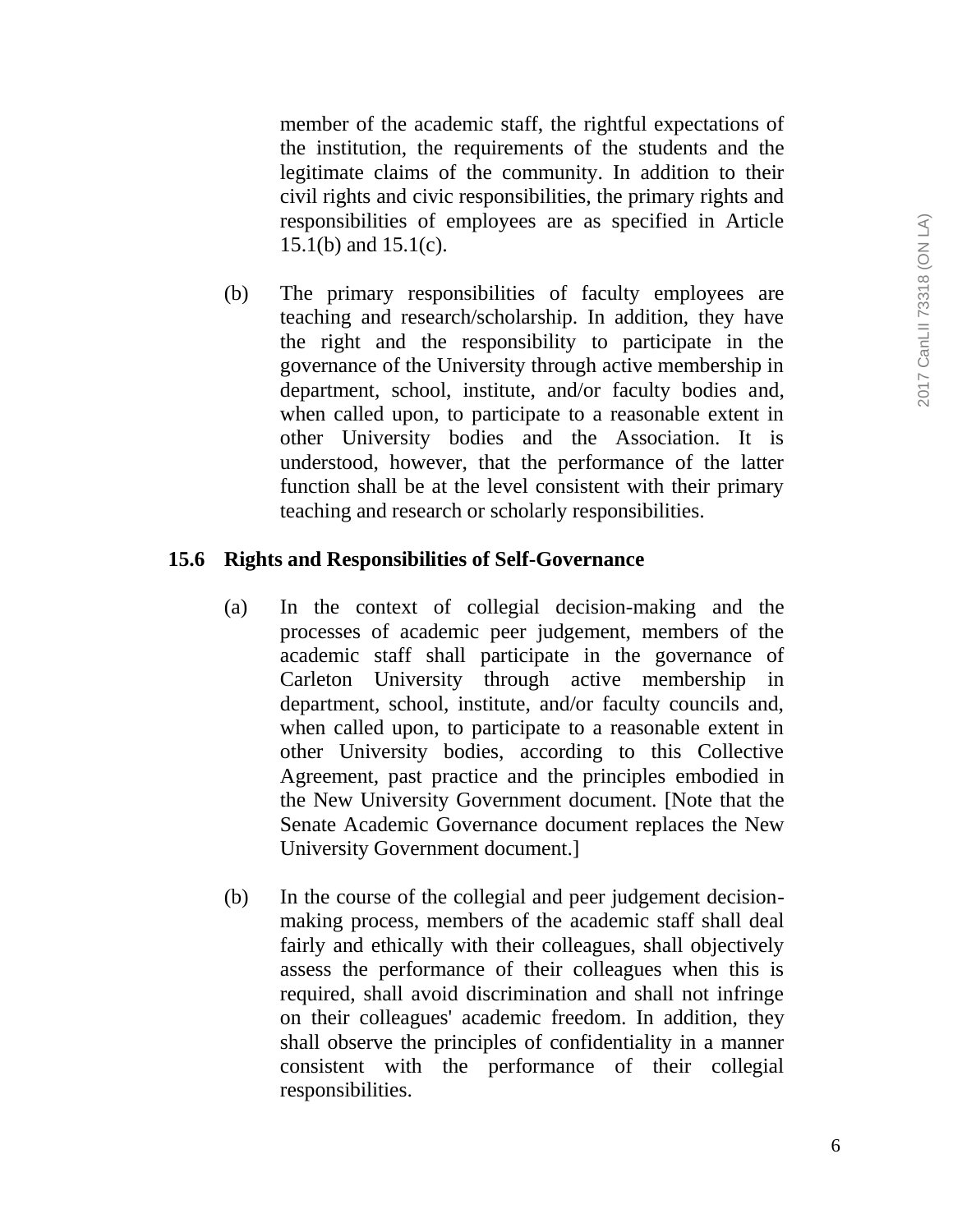### **Article 30: Complaints, Grievances and Arbitrations**

30.1 The parties agree that they will use their best efforts to encourage informal, amicable and prompt settlement of complaints and grievances arising from the interpretation, application, administration or alleged violation(s) of this Agreement. However, the parties recognize that one of the corner-stones of collective bargaining is a viable grievance procedure allowing for a prompt and fair hearing of matters arising from the interpretation, application, administration or alleged violation(s) of The Agreement.

Except as otherwise provided in this Agreement, the procedures outlined below shall be the sole method for the resolution of complaints or grievances arising from the interpretation, application, administration or alleged violation(s) of this Agreement. There shall be no discrimination, harassment or coercion of any kind by either party or their agents against any person who elects to avail or not to avail oneself of these procedures.

## **Appendix C: A Description of the Carleton University Academic Staff Association Bargaining Unit, from the Ontario Labour Relations Board Decision Dated April 4, 1975**

"All full-time academic staff and professional librarians employed by the Respondent in the City of Ottawa in the Regional Municipality of Ottawa-Carleton save and except President, members of the Board of Governors elected by the Senate, Assistant to the President, Vice-President (Academic), Assistant to the Vice-President (Academic), Deans, Assistant Deans, Director of Schools, University Librarian, Assistant to the University Librarian and Sections Heads for Bibliographic Processing, Central Library Services and Systems."

The position of the University is that because there is no collective agreement

right to stand for election to the Board of Governors and because there is no collective

agreement restriction upon the authority of the Board of Governors to establish its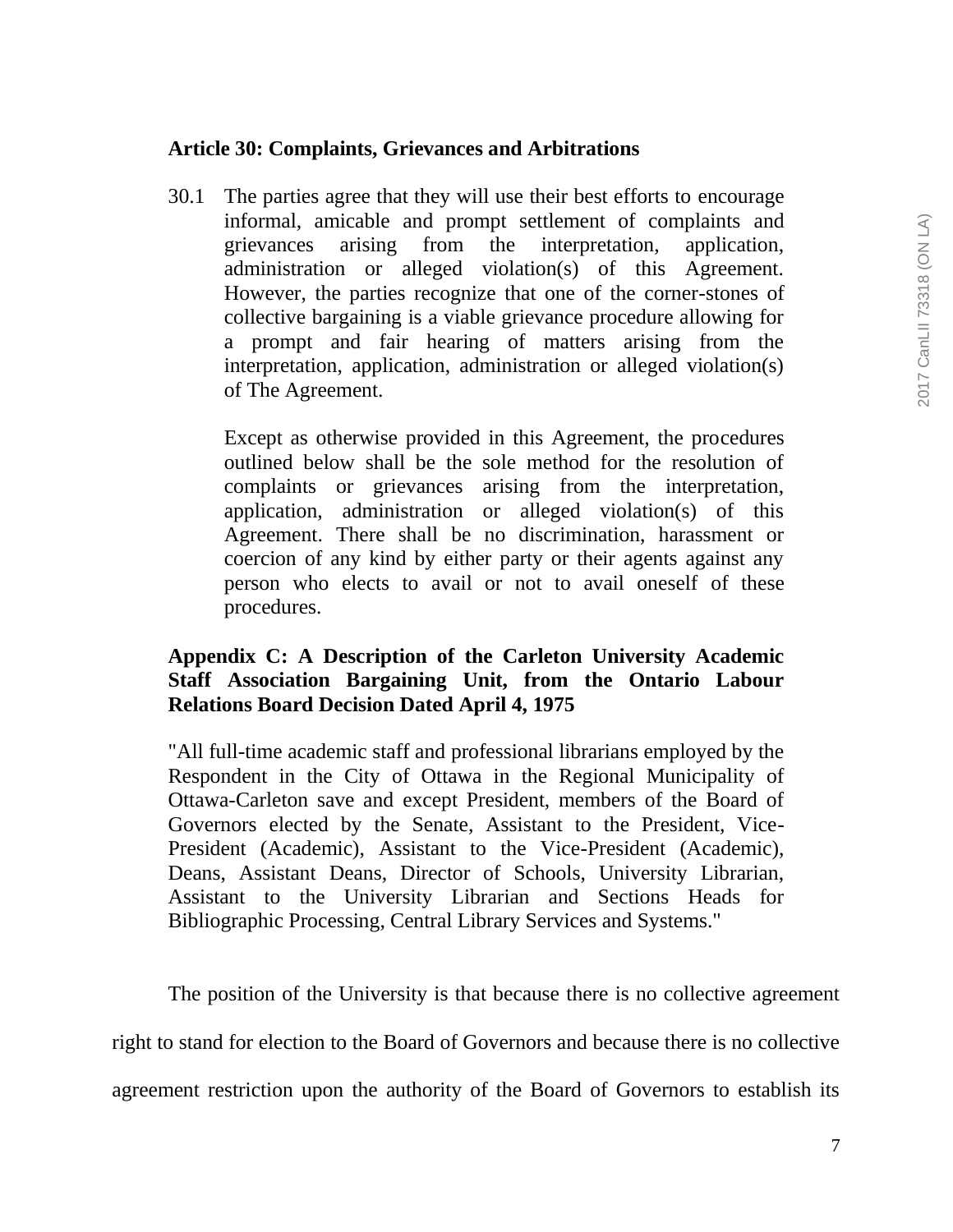own criteria for eligibility to stand for election to the Board of Governors, there is no arbitrable grievance. To the extent that it is argued that the right of self-governance (article 15.6) has been compromised, the University points out that under article 15.6 the right of self-governance is "in the context of collegial decision-making." It is submitted that "collegial decision-making" is a term that was defined in the 1975 decision of the Ontario Labour Relations Board granting certification as residing within the universities' "basic organizational unit, the department." *University of Windsor Faculty Association and University of Windsor (1977) OLRB Rep May 1977* and *Algoma University Faculty Association and Algoma University (2015) 260 LAC (4th) 53 (Etherington)* at para. 53 are cited in support of this position and in support of its position that the hearing in this matter should be bifurcated. The argument is that article 15.6, Rights and Responsibilities of Self-Governance, does not apply to the activities of a faculty member in connection with his/her tenure on the Board of Governors. Similarly, it is argued that article 4, Academic Freedom, does not apply. The clause, it is argued, applies to "teaching and scholarship/research," not to service on the Board of Governors. It is further argued that the entitlement to "freedom from institutional censorship" does not apply in circumstances where the grievor chose not to sign the code of conduct as presented to him. The University cites the following awards in support of the assertion that a grievance, in order to be arbitrable, must allege a breach of the collective agreement – which it is asserted this grievance does not: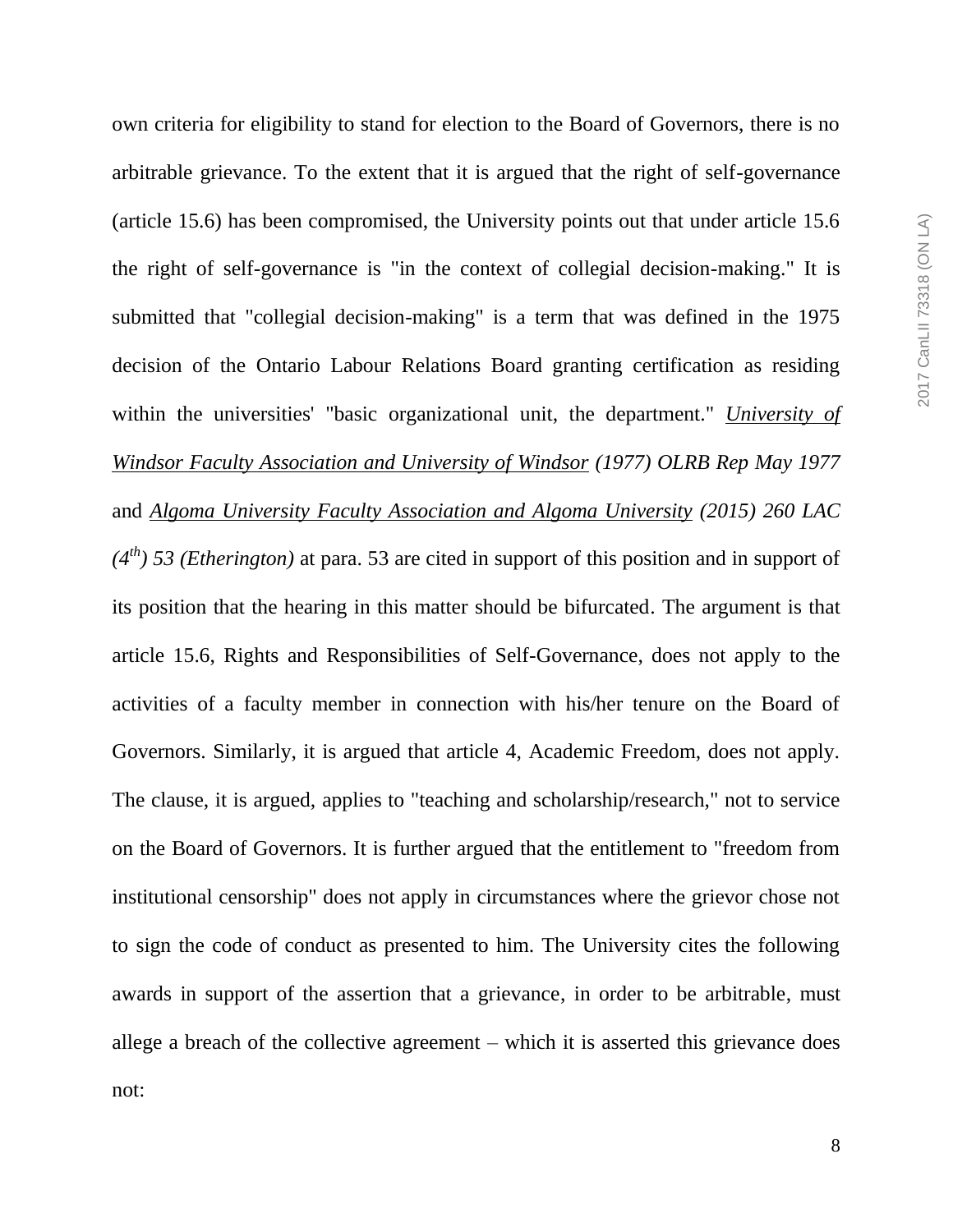- *RWDS Union and Ont. Representatives Association 28 LAC (2d) 164 (MacDowell)*
- *York Region Roman Catholic Separate School Board v. OECTA (52 LAC (4th) 285 (Kaplan)*
- *Ontario Provincial Police and OPPA 224 LAC (4th) 259 (Johnston)*
- *Long Manufacturing Ltd. V. CAW, Local 1285 48 LAC (4th) 208 (Brown)*
- *OPSEU v. Ontario (Ministry of Agriculture, Food and Rural Affairs) (2009) CarswellOnt 4669 (Briggs)*
- *William Osler Health System and ONA 239 LAC (4th) 372 (Albertyn)*

In the absence of an allegation that if proven would constitute a breach of the collective agreement, I am asked to declare that I am without jurisdiction to proceed.

The Association asserts that I have jurisdiction in that the allegation is that Professor Gorelick has been improperly denied the opportunity to provide "service" in the form of tenure as a member of the Board of Governors. It is the position of the Association that academic freedom applies to all the required activities of a faculty member, i.e. teaching, research and service, and that the University acted improperly to deny Professor Gorelick's right to serve by forcing him to choose between academic freedom and service on the Board of Governors when it amended the code of conduct as it did. Articles 13.1, 10.6, 6.1 and 5.1 are relied upon.

It is the further position of the Association that I should not bifurcate the hearing in order to decide the jurisdictional issue before addressing the merits. The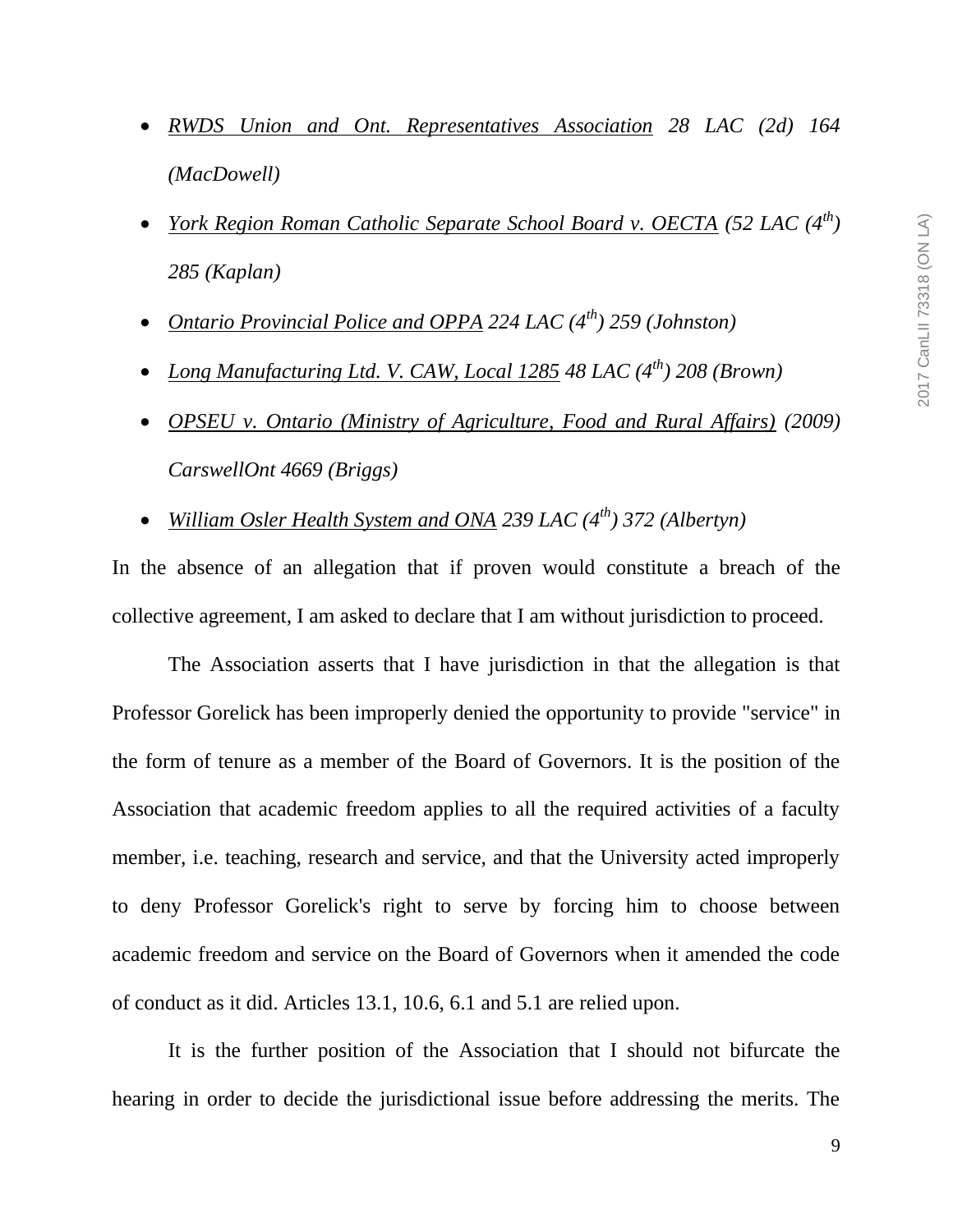Association argues that the evidence that would be required to decide the jurisdictional issue is interwoven with the evidence going to the merits and, further, that it would be unfair to attempt to rule on the jurisdictional issue without a clear understanding of academic freedom in the university context and the interrelationship between self-governance and academic freedom generally and within the specific context here. The Association asserts that I would have to hear evidence to determine if academic freedom was curtailed and to understand how the Board of Governors knew that the grievor would not likely sign the amended code of conduct and, thereby, be disqualified from standing for re-election to the Board of Governors. Reference is made to the following awards in support of the proposition that this case does not satisfy the preconditions necessary for a bifurcation of hearing:

- *Board of Governors of Lakehead University and Lakehead University Faculty Association (John M. Scurfield, July 16, 2002) (unpublished)*
- *Canadian Broadcasting Corp. v. CUPE (Broadcast Council) 1991 CarswellNat 944, 22 LAC (4th) 9,23 CLAS 471*
- *Hiram Walker & Sons Ltd. and Distillery Workers, Local 61 [1973] OLAA No. 71 (Adams)*
- *Hunt v. Carey Canada Inc. [1990] 2 SCR 959*
- *Lakehead University and LUFA (Shutdown) 2010 CarswellOnt 11552, 104 CLAS 304*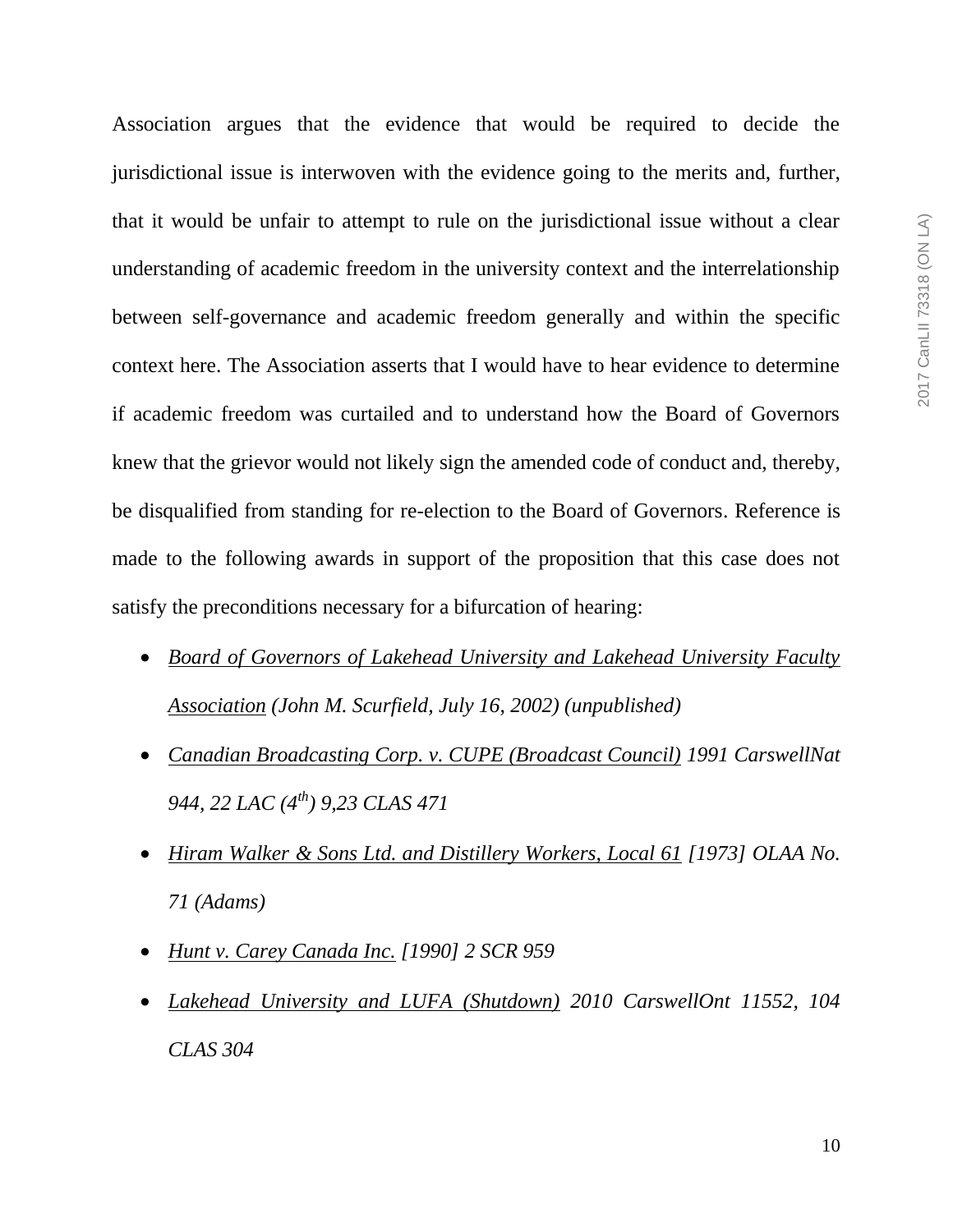- *Nova Scotia Police Assn. v. Amherst (Town) 2011 CarswellNS 360, 207 LAC (4th) 89*
- *Ontario (Ministry of Government and Consumer Services) and OPSEU 2016 CarswellOnt 15944, 128 CLAS 317, 269 LAC (4th) 111, 29, CCPB (2nd) 79*
- *Toronto Police Association v. Toronto Police Services Board 2013 CanLII 92144 (ON LA)*
- *University of Lethbridge Faculty Association and The Board of Governors of the University of Lethbridge (F.A. Laux, March 11, 1992) (unpublished)*
- *University of Windsor and CUPE, Local 1393 (Pension Confidentiality) 2017 CarswellOnt 1958, 130 CLAS 146*

Emphasis is placed on the second precondition to bifurcation identified by arbitrator Adams in *re: Hiram Walker (supra)*; that is, that "the merits appear to be severable from the issue of arbitrability." The submission is that in this case the merits are not severable from the issue of arbitrability such that bifurcation is not appropriate.

The University reiterates in reply that my jurisdiction is dependent upon an allegation that if proven would constitute a violation of the collective agreement. It is asserted that the allegation here does not meet this threshold. It is pointed out that in contrast to this matter, there is a "hook" into the collective agreement that could be enforced in each of the cases cited by the Association. Accordingly, the University maintains that this is not an arbitrable grievance and asks me to so find.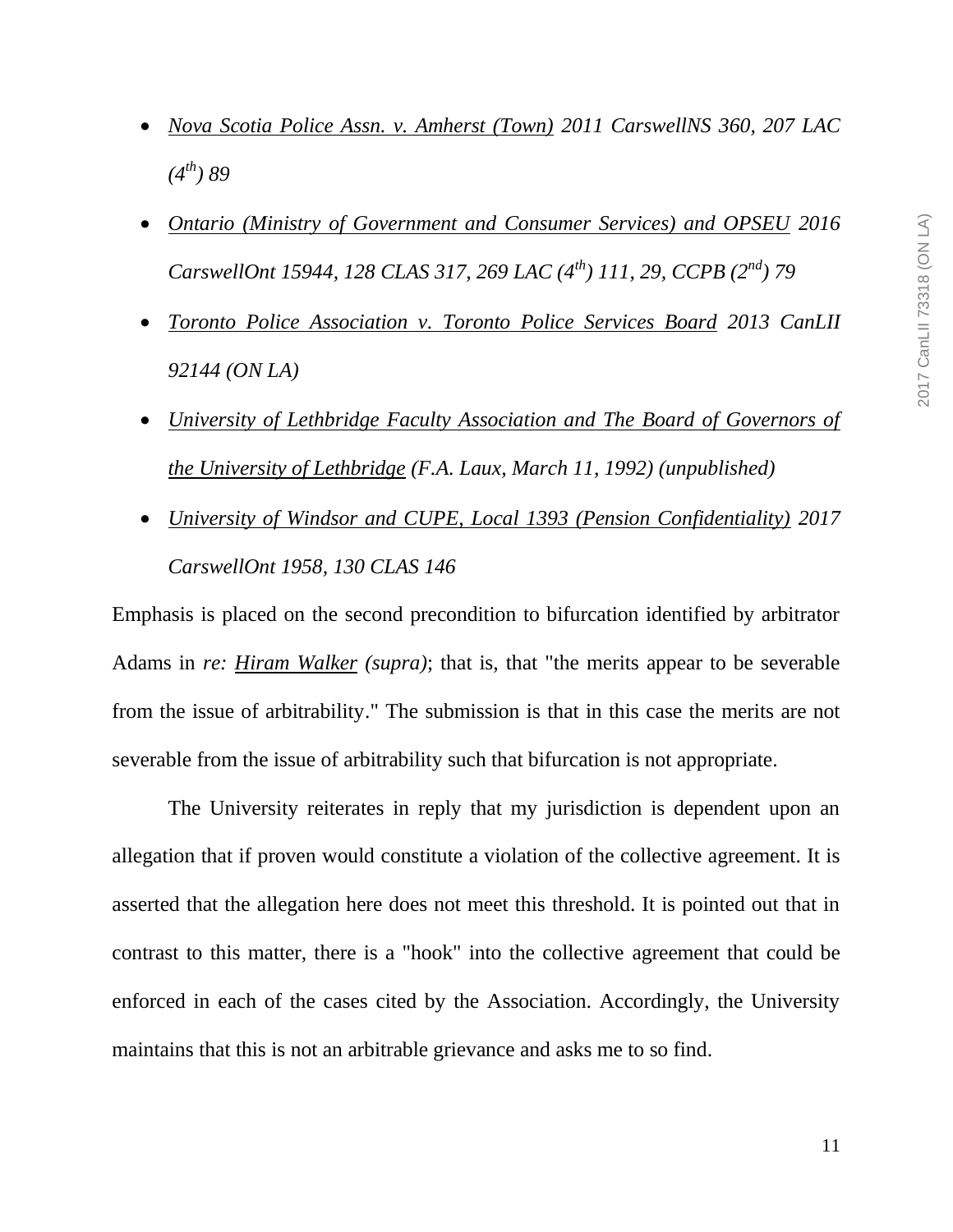2017 CanLII 73318 (ON LA) 2017 CanLII 73318 (ON LA)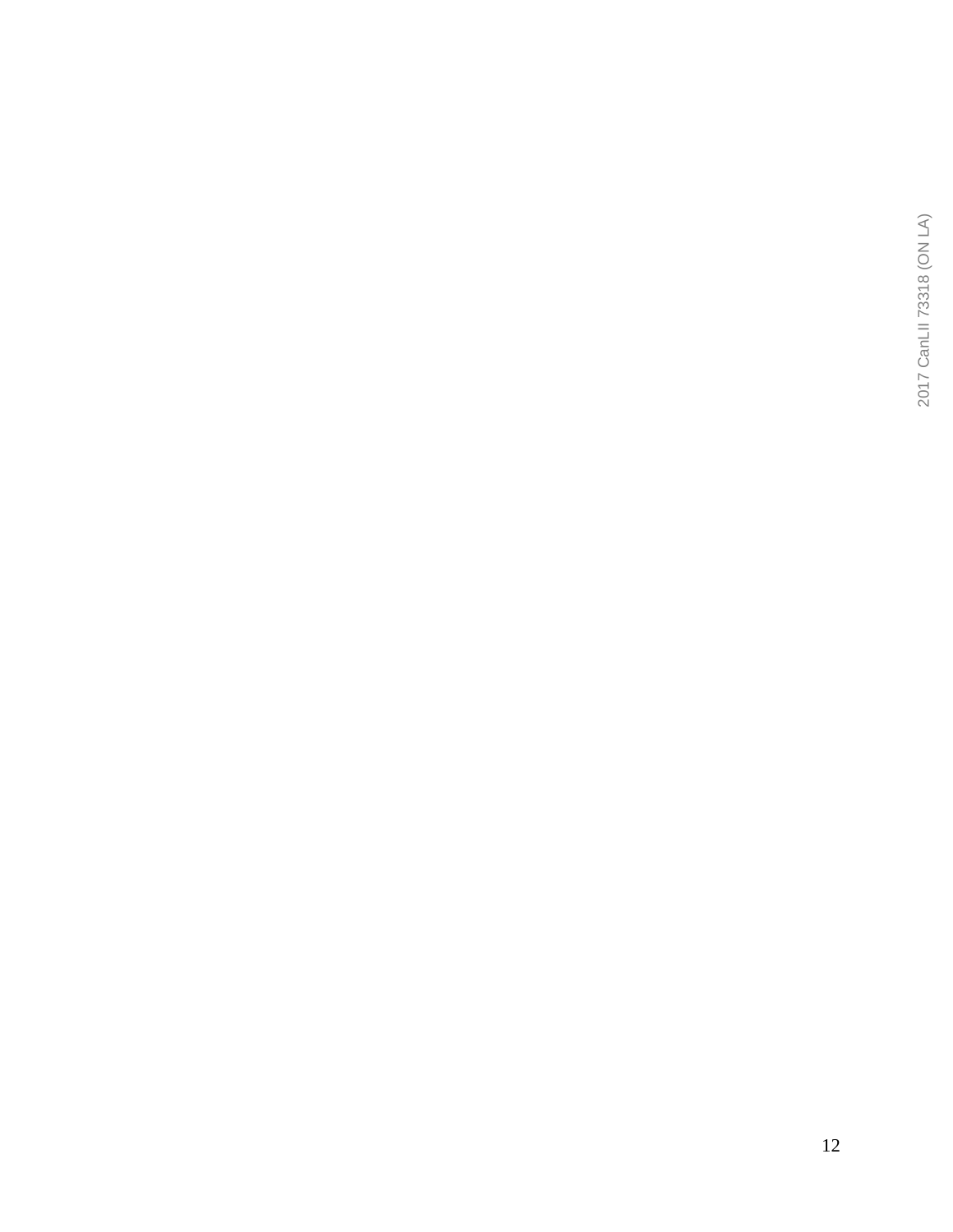#### **DECISION**

The best summary of the law and the rationale for and against the bifurcation of a hearing where there is a challenge to the jurisdiction of the arbitrator at the outset is found in *re: Town of Amherst (2011) 207 LAC (4th) 89 (Richardson)* and as reproduced in *re: Toronto Police Association v. Toronto Police Services Board*

*(supra)*, as follows:

I do not intend to extensively review the case law. An excellent summary and discussion of the cases and the competing interests and principles is provided in Town of Amherst, supra, at paragraphs 26-37:

[26] The Board starts with the observation that the question of whether to bifurcate a hearing or not is one that is solely within its discretion. It is not a right of the parties  $-$  it is a decision of the Board based on its power to control its own procedure.

[27] That being the case the Board is of the view that the availability of bifurcation must always be considered within what ought to be a fundamental goal in the case of arbitrations: that the integrity of the arbitration process be maintained, as a means of providing "speedy relief' to the parties. The Board agrees with the statement of Arbitrator Peck in Re Health Labour Relations Assn. and Hospital Employees' Union, Loc . 180 (1984) 17 L.A.C. (3d) 443 (Peck) at pp. 447-8 that "arbitration proceedings must fulfill the important labour relations goal of speedy, informal dispute resolution, geared to the real substance of the matters at hand, and the involvement of laymen, rather than to procedural technicalities:" quoted in Re Canadian Broadcasting Corp, supra at p. 13.

[28] Bifurcation, if not carefully used, threatens that goal. It is, first of all, a tool more likely to be used and understood by lawyers than by laymen. Second, a decision to bifurcate followed by a subsequent decision to allow a preliminary objection risks fostering a sense of injustice on the part of a grievor who has come to the hearing seeking a chance to be heard on the merits: Re Hiram Walker & Sons Ltd and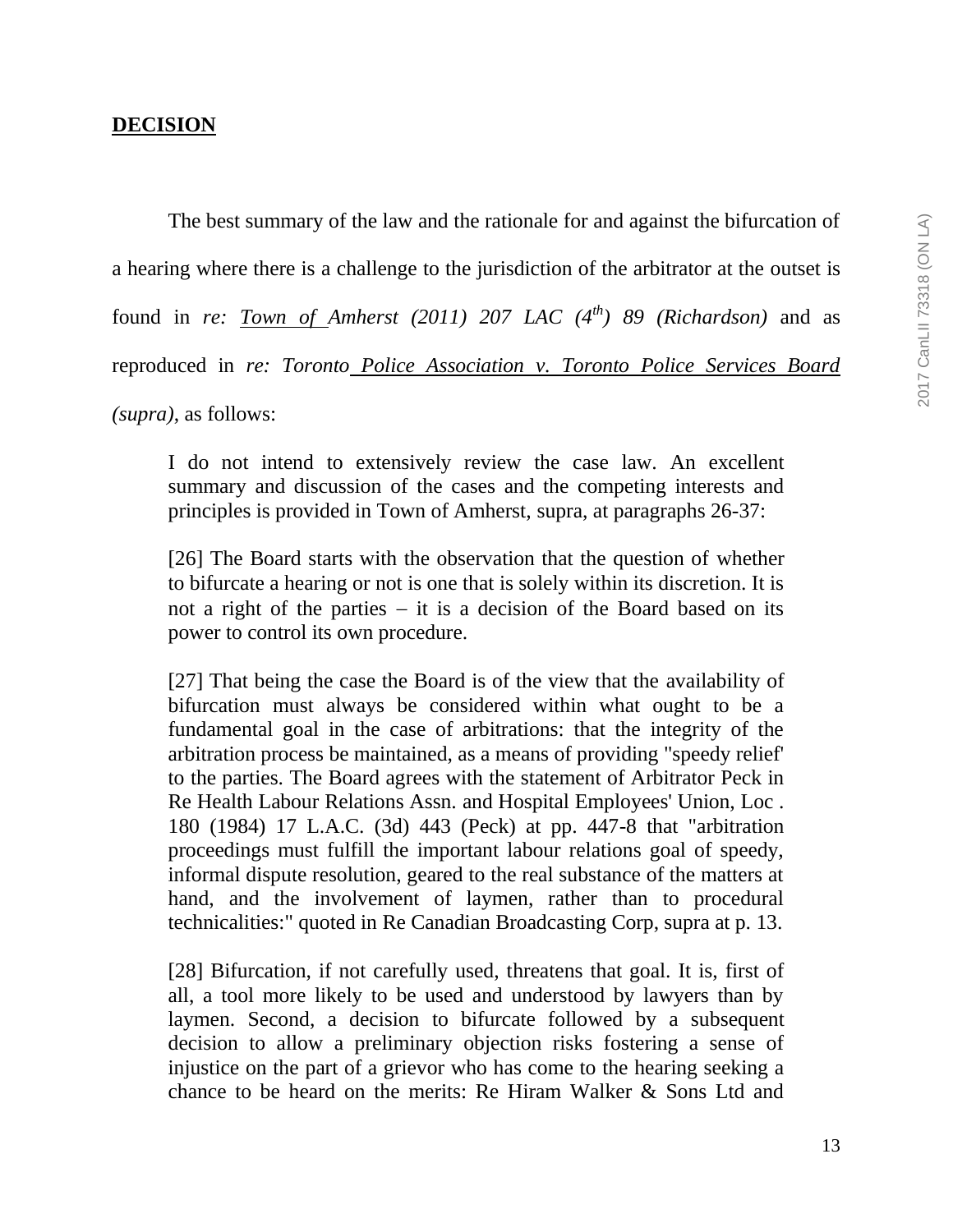Distillery Workers, Local 61 [1973] OLAA No. 71, 3 L.A.C. (2d) 203 (Adams) at para. 5. While such a grievor may not be happy with a ruling on a preliminary objection as to jurisdiction, he or she will at least have had the comfort  $-$  and it is a real one in the Board's view  $-$  of having been heard. The value of such comfort is not to be minimized, given the important role that grievances and their resolution after a full airing of the issues involved play in fostering and maintaining harmonious labour relations.

[29] It has been suggested that letting the grievor be heard on the merits, even if there is a preliminary objection to jurisdiction, risks prejudice to the other side. Arbitrators are, it is said, only human and they may be swayed by evidence on the merits to rule against an otherwise valid preliminary objection to jurisdiction: Re Hiram Walker, supra at para. 6. However, this particular objection is not overly persuasive. Arbitrators no less than judges are forced to grapple with such issues all the time. They are expected to and do put aside prejudices and rule on the merits of an issue, whether it goes to procedure or to the merits.

[30] Third, bifurcation risks adding delay and expense to a process that was and still is intended to be expeditious and relatively inexpensive. The issue of delay and expense may not have been as important a concern in the 1970s when, by anecdotal account, most arbitrations were quickly arranged and quickly heard. The risk is much higher now, when arbitrations take longer and are generally more difficult to schedule, with delays of several months if not more being now the norm.

[31] The principle of "speedy relief" does, however, support bifurcation in an appropriate case. Where a ruling on a preliminary objection would, if successful, avoid days if not weeks of evidence or where the issues on the preliminary objection are separate and distinct from those that would have to be argued and considered on the merits —there is much to be said for bifurcation: see. for e.g., Cherubini Metal Works Ltd and USWA, Local 4122 (2008) 72 L.A.C. (4th) 1 (Christie) at pp. 28-29; Canadian Broadcasting Corp and CUPE (Broadcast Council) (1991) 22 L.A.C. (4th) 9 (Thorne) at p. 18.

[32] It may be said then that while there is a "general reluctance on the part of arbitrators to bifurcate hearings:" B.C.T., Local 446, supra at para. 35, the ultimate decision is dependent "upon fairness to the parties, and the practicality and economy of time:" Toronto (City) and CUPE,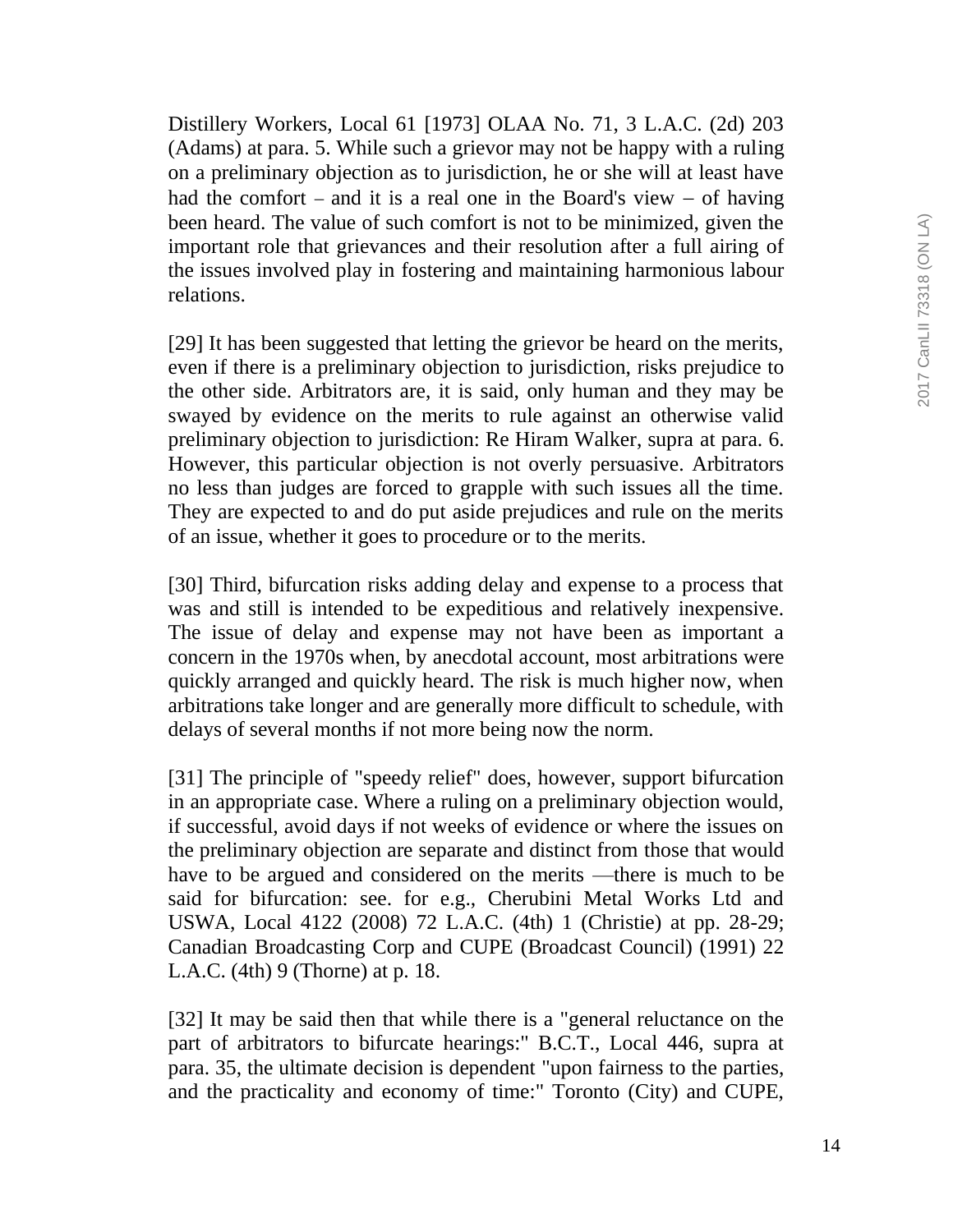Loc. 79 (2004) 128 L.A.C. (4th) 217 (Kirkwood) at p. 220; Canadian Broadcasting Corp, supra at p. 18; School District No. 27 (Cariboo-Chilcotin) and Cariboo-Chilcotin Teachers' Assn (1994) 46 L.A.C. (4th) 385 (Kinzie) at pp. 386-87.

[33] What then is the "best course of action" for an arbitrator when considering a motion to bifurcate a hearing? It is suggested by the authors in Gorsky, Evidence and Procedure in Canadian Labour Arbitration, Part III, section 7.2, pp. 7-4 to7-6 that while the "early practice" of arbitrators was to hear both the preliminary objection and the merits in the same hearing, the "more orthodox position"  $-$  one that was they say in place by 1970 and is now "the best course of action"  $-$  is for these matters to be bifurcated: see too Nova Scotia and NSGEU (Coates) (1999) 83 L.A.C. (4th) 218 (North) at pp. 220-21. In support of this proposition the text cites Re Hiram Walker & Sons Ltd and Distillery Workers, Local 61 [1973] OLAA No. 71, 3 L.A.C. (2d) 203 (Adams), where Arbitrator Adams suggested at para 6 that requests for bifurcation should not be granted unless:

- a. the party requesting the adjournment made this fact known to the other party before the hearing date to enable the other party the opportunity to refrain from having his witnesses in attendance;
- b. the merits appear to be severable from the issue of arbitrability;
- c. the delay will not seriously affect the availability of witnesses; and
- d. no other serious prejudicial effect, uncompensable by money, will be experienced.

[34] The most problematic of these four conditions is the second: that the merits appear to be severable from the issue of arbitrability. The difficulty is that an arbitrator hearing a motion to bifurcate does not know what the evidence and issues on either the preliminary objection or the merits will be. Indeed, it often has little idea of the exact nature of the issues  $-$  or of the facts that are or will be material to those issues. Hence it can only rely on the submissions of counsel seeking bifurcation, but counsel with the best of good intentions may nevertheless be mistaken as to (a) what evidence will be necessary to establish their preliminary objection and (b) whether that evidence will overlap evidence that is material to the merits.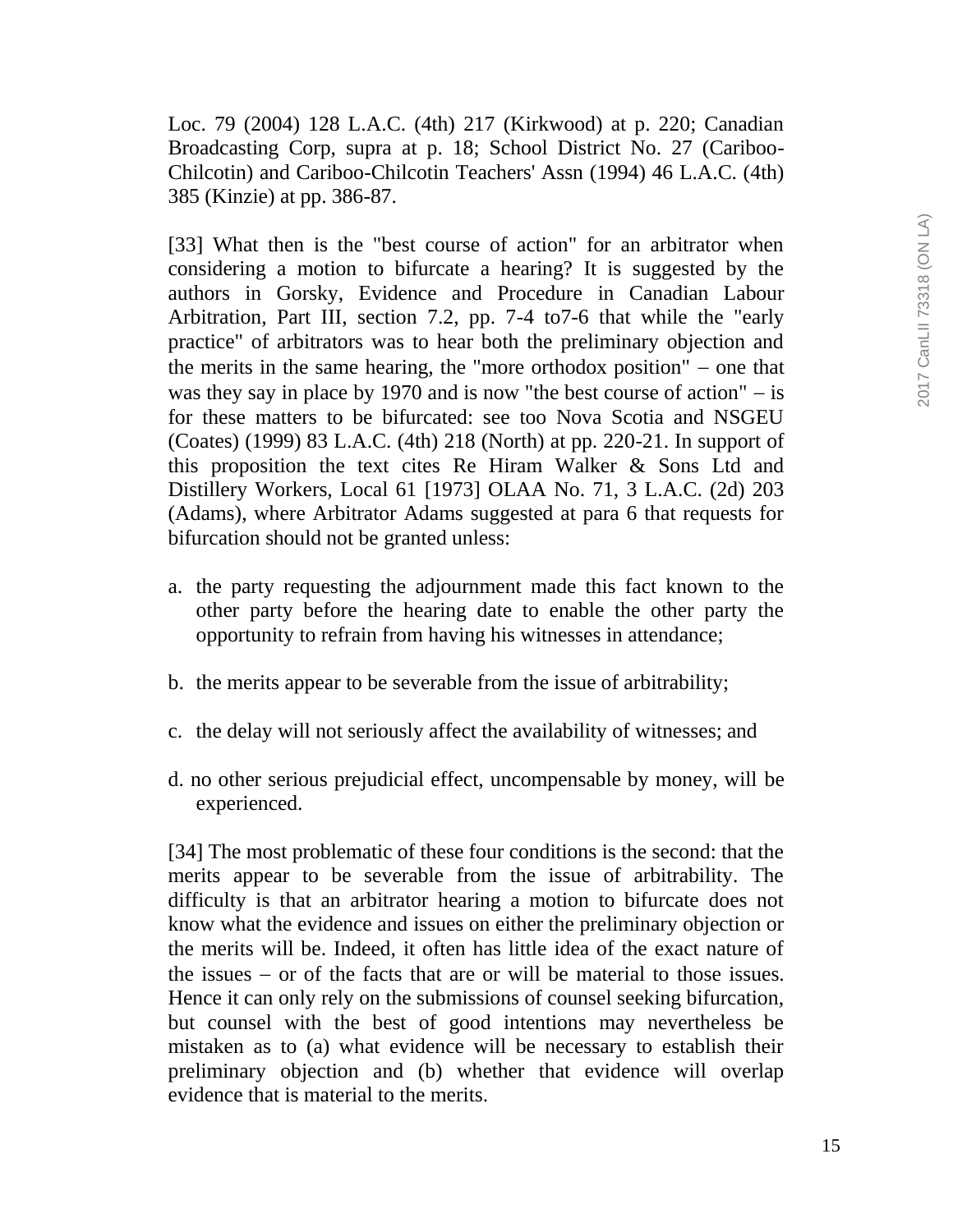[35] The risk then is that bifurcation may be granted on the assumption that the evidence and issues on the preliminary objection are separate and distinct from the merits, only to discover either that (a) they are not severable, or (b) evidence from the merits side is in fact necessary to resolve the issues on the preliminary objection side. So, for example, and perhaps ironically, Arbitrator Adams in the Re Hiram Walker case granted the employer's request for bifurcation based on counsel's submissions that the four conditions had been established  $-$  only to discover upon hearing the evidence relevant to the preliminary objection that "with hindsight, the second criteria enumerated has not been met:" para. 7. In the result he found that the issues of arbitrability and the merits were intertwined, and a new hearing would have to be convened: see para. 23.

To repeat, this is a case where a ruling on the jurisdictional issue in advance of a hearing on the merits would, if in the University's favour, avoid a lengthy and costly hearing. Accordingly, it is a case where consideration should be given to bifurcation and the principles enunciated in *re: Town of Amherst (supra)* and adopted in *Toronto Police Association (supra)* carefully applied.

An arbitrator's jurisdiction is to be found within the four corners of the collective agreement such that a grievance, in order to be arbitrable, must allege a breach of the collective agreement. There is nothing in this collective agreement that on its face entitles a faculty member to stand for election to the Board of Governors. Nor is there anything in this collective agreement that on its face restricts the authority of the Board of Governors to establish whatever eligibility requirements for election to the Board of Governors that it sees fit. However, the allegation is that Professor Gorelick was forced to make an improper choice as between academic freedom and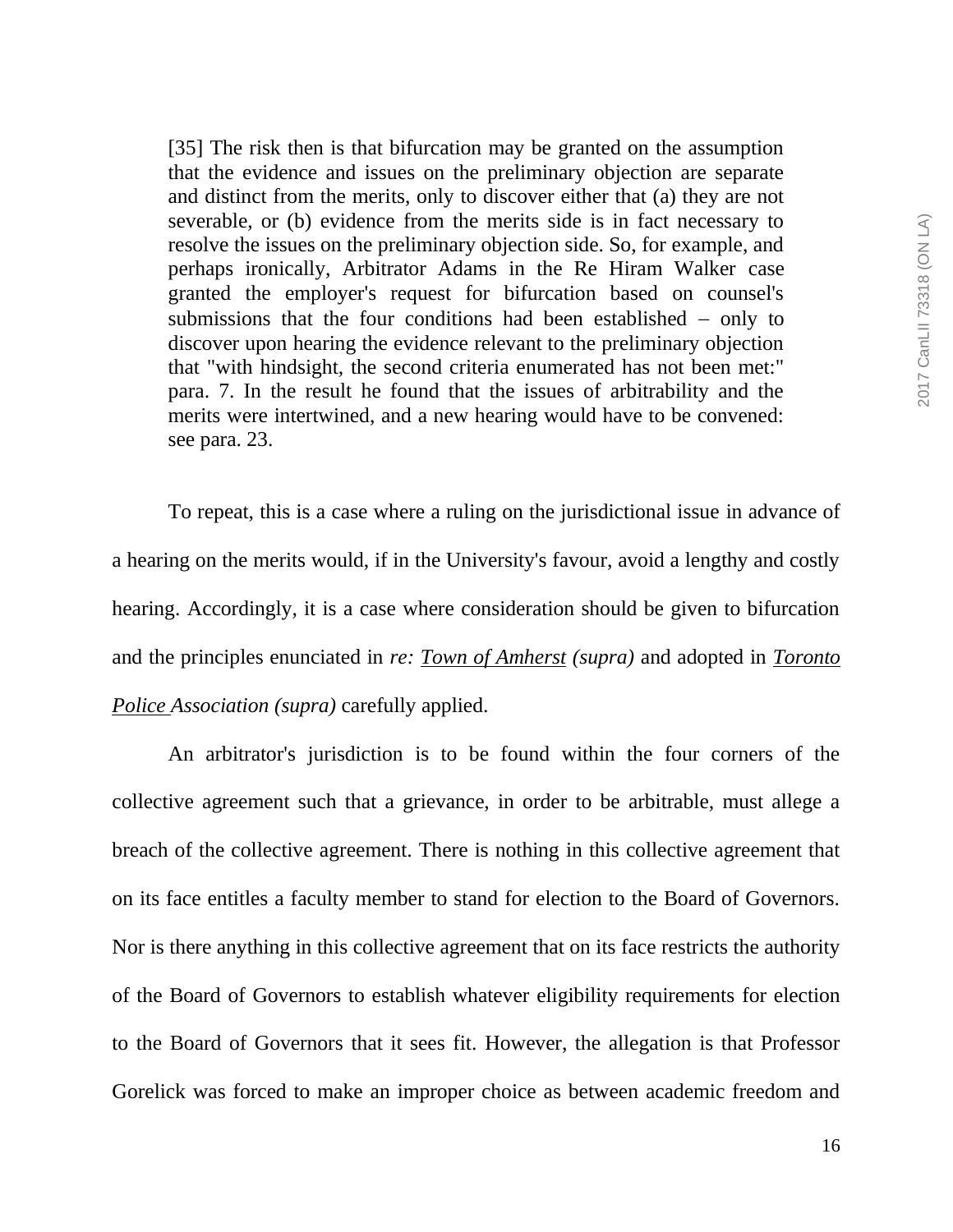the performance of his service on the Board of Governors when he was forced to sign the amended code of conduct as a precondition to standing for election to the Board of Governors. The allegation is that Professor Gorelick's right to academic freedom under article 4 and his right to participate in the governance of Carleton University under article 15.6 have been breached. In addition, it will be argued that the longstanding past practice is that two members of CUASA hold positions on the Board of Governors, thereby creating a member right to stand for election. Further, it will be disputed that "collegial decision-making" as referenced in article 15.6(c) is restricted to self-governance at the departmental level but rather it will be contended that collegial decision-making extends to the Board level.

When I read article  $4 -$  Academic Freedom, article  $5 -$  No Discrimination, article 6.1 – University Governance, article 13 – Academic Workload and article 15.6 – Rights and Responsibilities of Self-Governance, I am unable, without evidence, to determine whether or not these clauses provide the necessary "hook" into the collective agreement. In order to make a determination with respect to jurisdiction, I would require evidence going to the meaning of academic freedom at this university, to the meaning of self-governance at this university, to the relevance and application of academic freedom to service at this university and, in particular, evidence as to whether one's tenure on the Board of Governors constitutes service under this collective agreement and, if so, whether academic freedom applies. I would require this evidence in order to understand the intended meaning of these clauses and